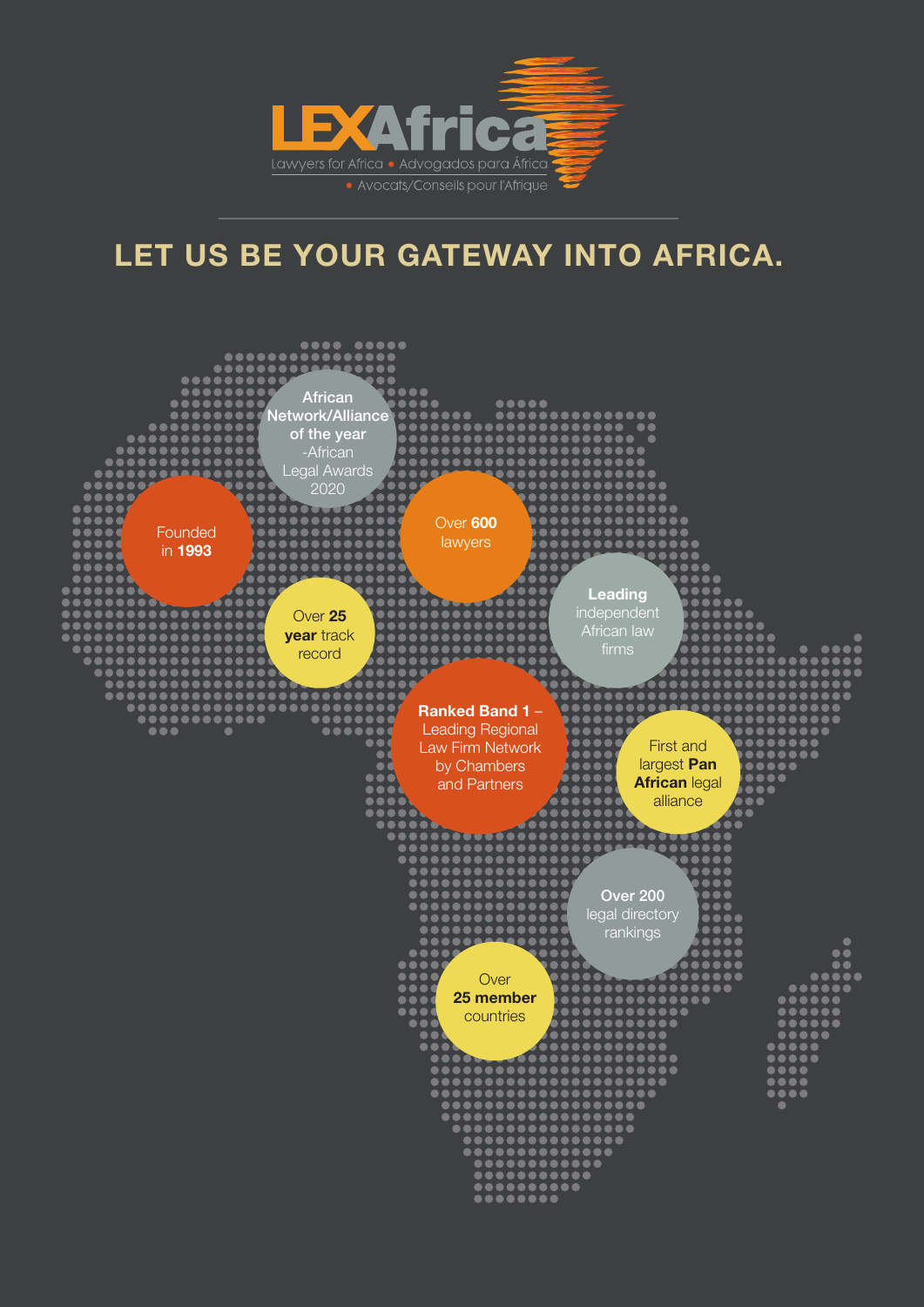## ABOUT US

DRIVING BUSINESS GROWTH IN AFRICA THROUGH BEST LEGAL PRACTICE

LEX Africa is an Alliance of leading African law firms specialising in all aspects of commercial and corporate law as well as dispute resolution and regulatory issues. Our lawyers also have an intimate knowledge of local customs and cultures, business practices and opportunities and the political and economic environment. LEX Africa offers "one stop shop" cross border and local solutions to clients for their African business and other activities.

Formed in 1993, LEX Africa is Africa's first and largest legal alliance effectively covering the entire continent and sharing a rich diversity of languages and cultures.

Our lawyers understand that effective solutions do not only involve a sound practical understanding of the law but also flexibility, innovation, experience, expertise and a practical and intimate knowledge of local customs and cultures, business practices, opportunities and the political and economic environment. We tailor our services to the client's needs in the most cost effective manner possible.

Our lawyers comply with the highest ethical and professional standards and our strict world class service standards. LEX Africa is ranked by Chambers & Partners as a Band 1 regional law firm network and our lawyers are recognised in many international directory listings.



### We provide world class service standards

Only African law firms may join LEX Africa and our focus is on providing world class legal services by over 600 experienced African lawyers.

Our members are leading law firms complying with our strict membership qualification criteria.

Our lawyers have close professional relationships and friendships developed over many years. An Annual General Meeting is held in a different African country and LEX Africa is managed by a management committee of lawyers from over 8 countries. Through Lex Africa, clients have access to a powerful Pan-African cross border team throughout the continent.



Specialist cross border practice groups have been established for banking/finance, competition/ antitrust, corporate/M&A, dispute resolution, insolvency/ business restructuring and mining. Popular business and specialist quides (including mining, insolvency/business restructuring and the enforcement of foreign judgements and arbitral awards) are freely available on our website

www.lexafrica.com

#### Over 25 years of experience and expertise

#### Our focus is to provide flexible and effective solutions as an African "one stop shop"

#### Over 600 experienced lawyers and a focus on Africa only

### Only leading African law firms may become members

#### We are a "Living Alliance" of African lawyers

### We are specialist African lawyers